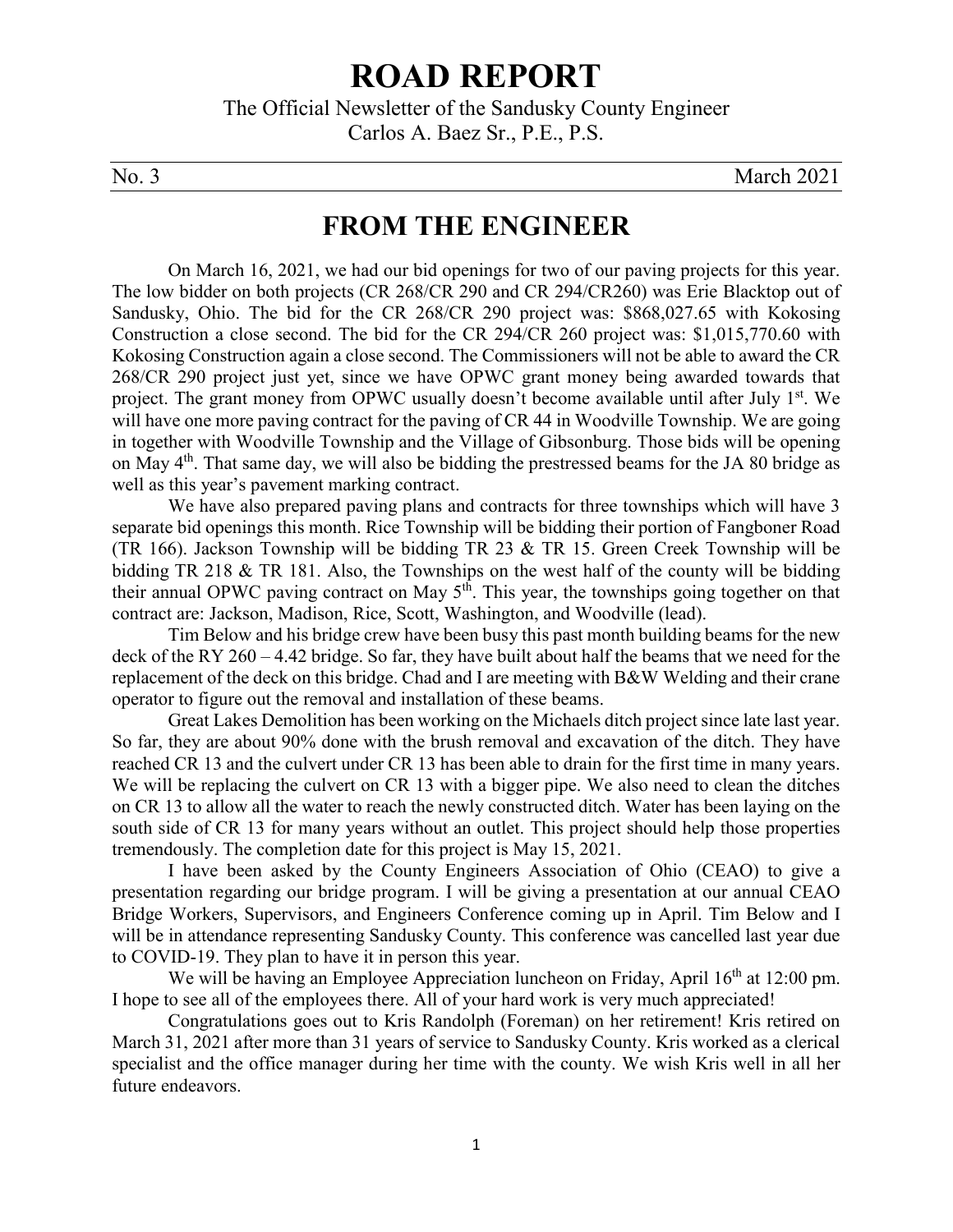## **FROM THE ROAD SUPERINTENDENT**

March has been an up and down month for temperature. We have seen both 70s and 30s for the high, but it looks like there will be a decent warm up in April. Projects have been moving along pretty well. All of the cages have been tied for the RY 260 – 4.42 bridge beam replacement. We have had three concrete pours so far, but there are more to go. We have replaced the twin 48" culverts on CR 268, north of CR 175. We also still need to pave once asphalt plants open. The excavator is now on CR 260, south of SR 6, where we are enclosing about 200 feet of ditch. Pipes and catch basins were installed this week and we are now working on the backfill. Another project we have started is monument box installation on CR 260, CR 294, and CR 268. Dean has already located the areas. Now Dean, Kory, Jimmy, Jeff, and Nick have started digging for the stones or points to place the boxes. Looks like it will be a busy year full of projects.

Congratulations, Kris, on your retirement!

*Late night call to a sinkhole!*

#### *~ Miscellaneous Road Work ~*

- Spot berming
- Brush crew finished for the year
- Plow damage repairs
- Stop ahead signs replaced in Ballville Twp.
- New radar system is being installed for the traffic lights at Hayes Ave. & Brush St.
- CR 32 ditch was cleaned
- Pot holes filled, as needed
- Annual trash pick up before mowing season
- Ditch spoils were leveled on CR 1, TR 26, and CR 198
- Wash & wax equipment
- Guardrail at River St. and Siler St. was repaired twice after it was hit within a week's time
- Catch basin repair on Fangboner Rd.
- Hydro seeded ditches on CR 1, CR 198, and CR 11
- Leveling spoils on the Overmyer ditch for ditch maintenance



*Concrete pouring for the RY 260 – 4.42 bridge beams*



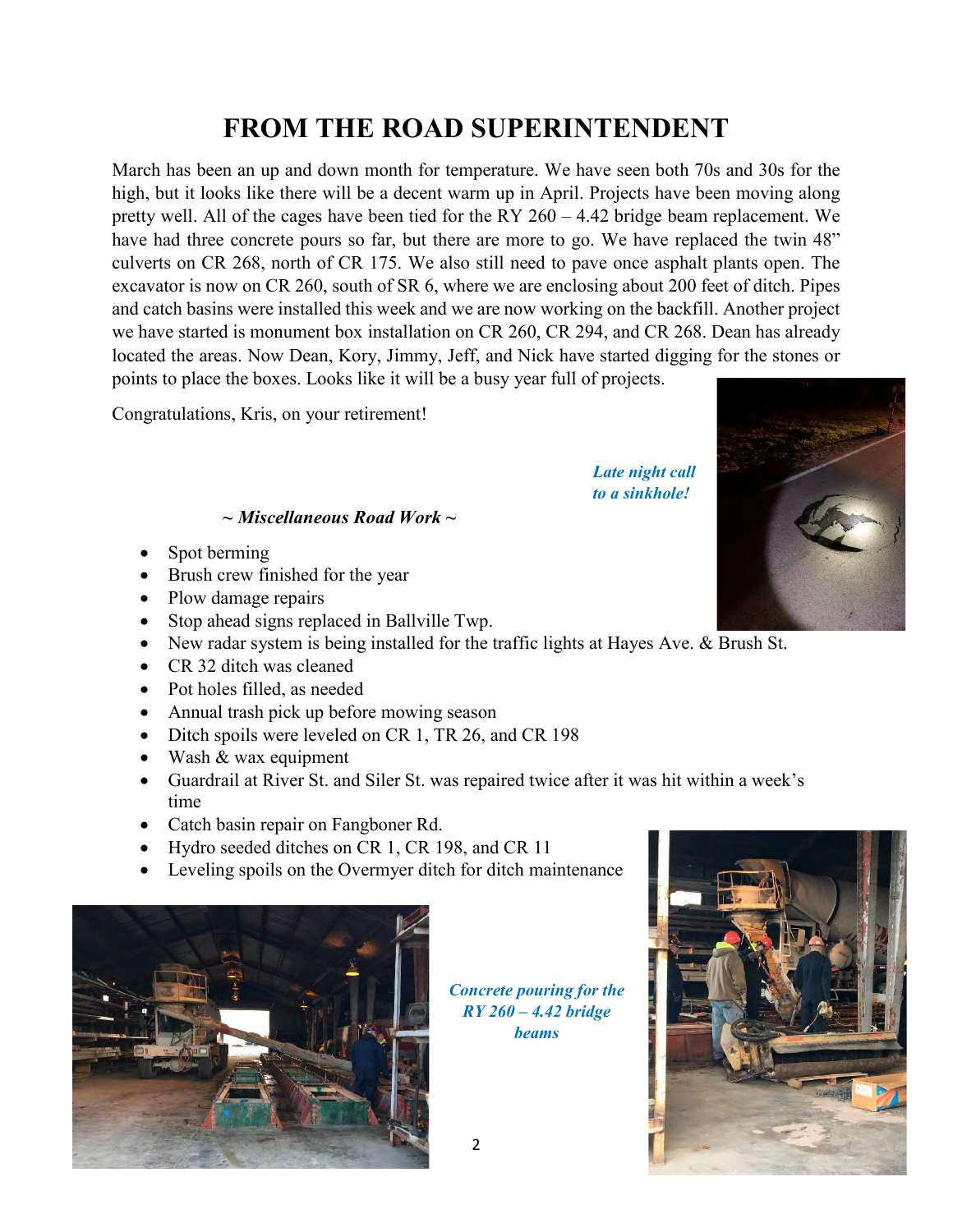# **FROM THE OFFICE MANAGER**

#### **Income Comparison** (February)

2021 - \$949,512 2020 - \$987,507





Congratulations to Kristine Randolph on her retirement! I was lucky enough that Kris took me under her wing since July of 2017 and prepared me for this day. I have no doubt that she will make the best of her retirement… living each day to the fullest! Thank you for all you have done for me, our fellow employees, and the residents of Sandusky County.

*Again, Congratulations Kris!!*

#### *Who Am I?*

Last month's participants were Jim (Employee #1) & Remington (Employee #2)

*Did you get it right?!*



Chad Fisher  $\qquad \qquad$  Apr. 11<sup>th</sup> Carlos Baez Apr. 15<sup>th</sup><br>Kory Keegan Apr. 16<sup>th</sup> Kory Keegan Nick Collins Apr. 21<sup>st</sup>





Perry Hill Apr. 29<sup>th</sup> Eric Wheatley Apr. 29<sup>th</sup>



*We sold the Cleveland Tandem Trailer!*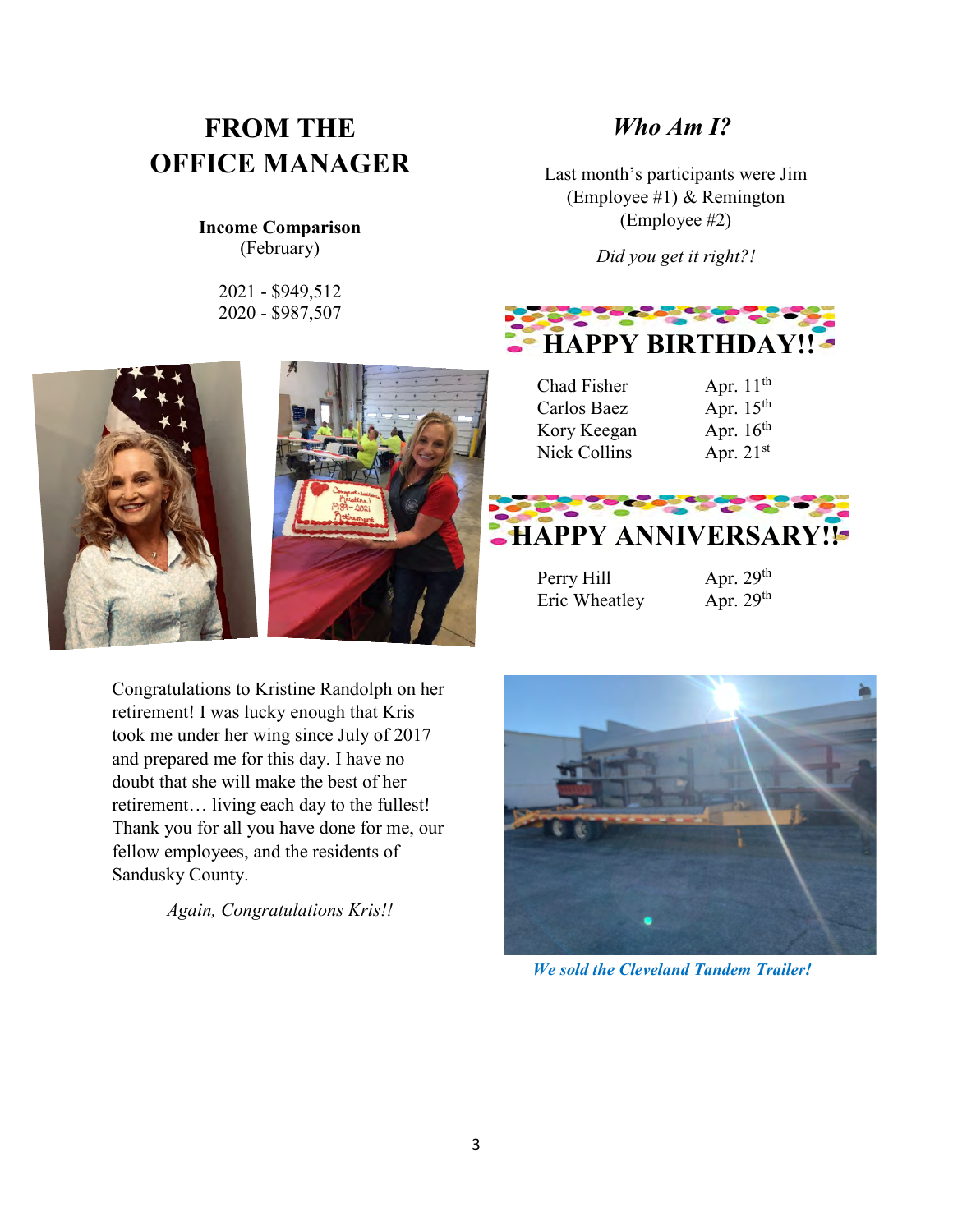

*The Sandusky County Engineer's building got an upgrade! New front door and windows definitely brightened up the building!* 





**BREAK TIME** *Can you solve these riddles?* 

**What is seen in the middle of March and April that can't be seen at the beginning or end of either month?**



**You're rummaging around your great grandmother's attic when you find five short chains each made of four gold links. It occurs to you that if you combined them all into one big loop of 20 links, you'd have an incredible necklace. So you bring it into a jeweler, who tells you the cost of making the necklace will be \$10 for each gold link that she has to break and then reseal.**

**How much will it cost?**